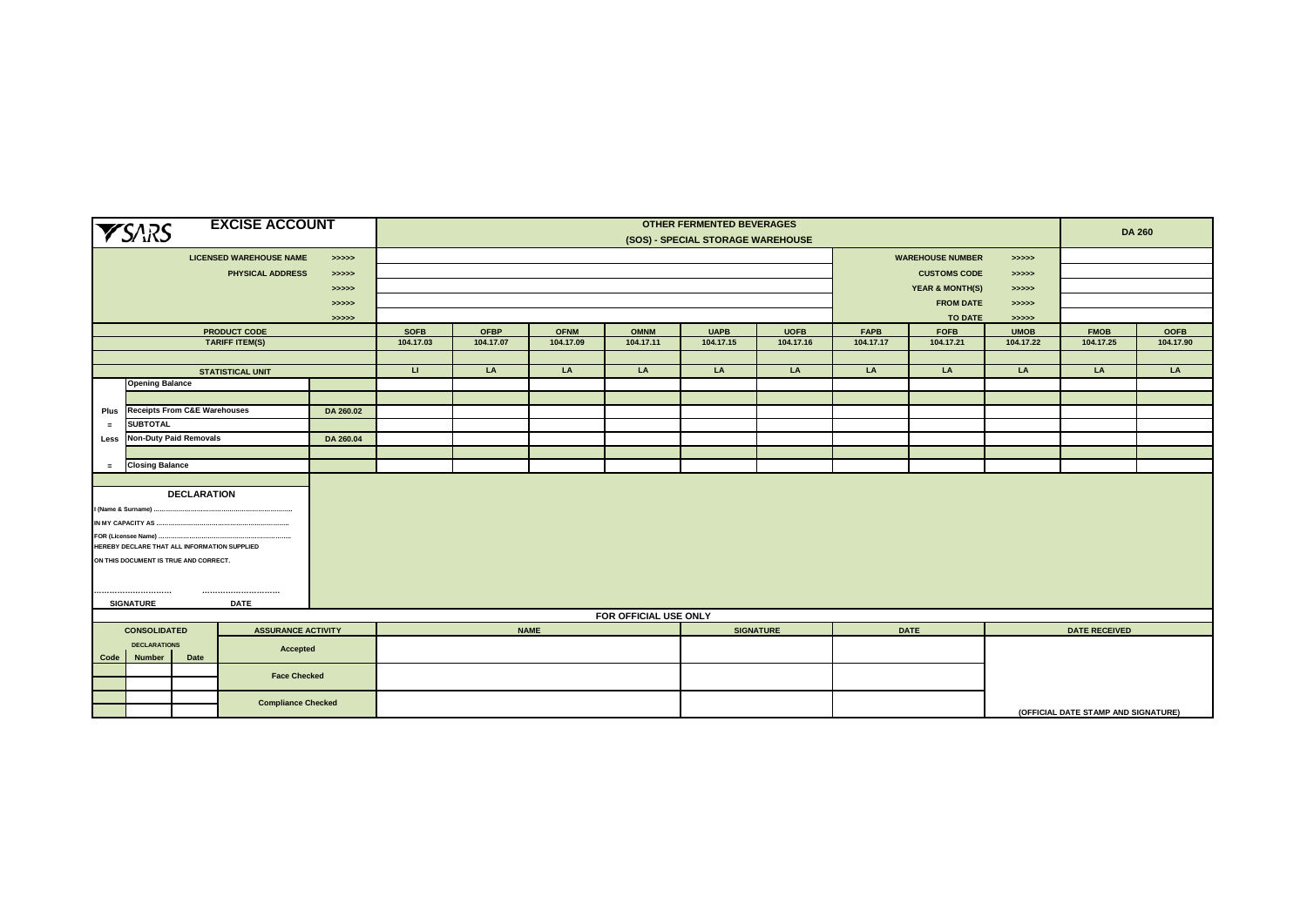|             | <b>EXCISE ACCOUNT SCHEDULE</b><br><b>RECEIPTS FROM C&amp;E WAREHOUSES</b> |                                                | <b>OTHER FERMENTED BEVERAGES</b><br>(SOS) - SPECIAL STORAGE WAREHOUSE |                                       |             |             |             |                     |             |                                                |                        |             | DA 260.02   |  |
|-------------|---------------------------------------------------------------------------|------------------------------------------------|-----------------------------------------------------------------------|---------------------------------------|-------------|-------------|-------------|---------------------|-------------|------------------------------------------------|------------------------|-------------|-------------|--|
|             | LICENSED WAREHOUSE NAME >>>>>                                             |                                                |                                                                       | <b>WAREHOUSE NUMBER</b><br>> >> > > > |             |             |             |                     |             |                                                |                        |             |             |  |
|             |                                                                           | PHYSICAL ADDRESS >>>>>                         |                                                                       |                                       |             |             |             | <b>CUSTOMS CODE</b> |             |                                                |                        |             |             |  |
|             |                                                                           | > >> > > >                                     |                                                                       |                                       |             |             |             |                     |             |                                                | > >> > ><br>> >> > > > |             |             |  |
|             |                                                                           | > >> > > >                                     |                                                                       |                                       |             |             |             |                     |             | <b>YEAR &amp; MONTH(S)</b><br><b>FROM DATE</b> | > >> > >               |             |             |  |
|             |                                                                           | > >> > >                                       |                                                                       |                                       |             |             |             |                     |             | <b>TO DATE</b>                                 | > >> > > >             |             |             |  |
|             | <b>PRODUCT CODE</b>                                                       |                                                | <b>SOFB</b>                                                           | <b>OFBP</b>                           | <b>OFNM</b> | <b>OMNM</b> | <b>UAPB</b> | <b>UOFB</b>         | <b>FAPB</b> | <b>FOFB</b>                                    | <b>UMOB</b>            | <b>FMOB</b> | <b>OOFB</b> |  |
|             | <b>TARIFF ITEM(S)</b>                                                     |                                                | 104.17.03                                                             | 104.17.07                             | 104.17.09   | 104.17.11   | 104.17.15   | 104.17.16           | 104.17.17   | 104.17.21                                      | 104.17.22              | 104.17.25   | 104.17.90   |  |
|             |                                                                           |                                                |                                                                       |                                       |             |             |             |                     |             |                                                |                        |             |             |  |
|             | <b>STATISTICAL UNIT</b>                                                   |                                                | $\sqcup$                                                              | LA                                    | LA          | LA          | LA          | LA                  | LA          | LA                                             | LA                     | LA          | LA          |  |
|             | <b>SUPPORTING DOCUMENTS</b>                                               |                                                |                                                                       |                                       |             |             |             |                     |             |                                                |                        |             |             |  |
|             | (Official Declarations / Commercial Documents)                            |                                                |                                                                       |                                       |             |             |             |                     |             |                                                |                        |             |             |  |
| <b>TYPE</b> | <b>NUMBER</b>                                                             | <b>DATE</b>                                    |                                                                       |                                       |             |             |             |                     |             |                                                |                        |             |             |  |
|             |                                                                           | TOTALS BROUGHT FORWARD FROM PREVIOUS DA 260.02 |                                                                       |                                       |             |             |             |                     |             |                                                |                        |             |             |  |
|             |                                                                           |                                                |                                                                       |                                       |             |             |             |                     |             |                                                |                        |             |             |  |
|             |                                                                           |                                                |                                                                       |                                       |             |             |             |                     |             |                                                |                        |             |             |  |
|             |                                                                           |                                                |                                                                       |                                       |             |             |             |                     |             |                                                |                        |             |             |  |
|             |                                                                           |                                                |                                                                       |                                       |             |             |             |                     |             |                                                |                        |             |             |  |
|             |                                                                           |                                                |                                                                       |                                       |             |             |             |                     |             |                                                |                        |             |             |  |
|             |                                                                           |                                                |                                                                       |                                       |             |             |             |                     |             |                                                |                        |             |             |  |
|             |                                                                           |                                                |                                                                       |                                       |             |             |             |                     |             |                                                |                        |             |             |  |
|             |                                                                           |                                                |                                                                       |                                       |             |             |             |                     |             |                                                |                        |             |             |  |
|             |                                                                           |                                                |                                                                       |                                       |             |             |             |                     |             |                                                |                        |             |             |  |
|             |                                                                           |                                                |                                                                       |                                       |             |             |             |                     |             |                                                |                        |             |             |  |
|             |                                                                           |                                                |                                                                       |                                       |             |             |             |                     |             |                                                |                        |             |             |  |
|             |                                                                           |                                                |                                                                       |                                       |             |             |             |                     |             |                                                |                        |             |             |  |
|             |                                                                           |                                                |                                                                       |                                       |             |             |             |                     |             |                                                |                        |             |             |  |
|             |                                                                           |                                                |                                                                       |                                       |             |             |             |                     |             |                                                |                        |             |             |  |
|             |                                                                           |                                                |                                                                       |                                       |             |             |             |                     |             |                                                |                        |             |             |  |
|             |                                                                           |                                                |                                                                       |                                       |             |             |             |                     |             |                                                |                        |             |             |  |
|             |                                                                           |                                                |                                                                       |                                       |             |             |             |                     |             |                                                |                        |             |             |  |
|             |                                                                           |                                                |                                                                       |                                       |             |             |             |                     |             |                                                |                        |             |             |  |
|             |                                                                           |                                                |                                                                       |                                       |             |             |             |                     |             |                                                |                        |             |             |  |
|             |                                                                           | SUBTOTALS CARRIED FORWARD TO NEXT DA 260.02    |                                                                       |                                       |             |             |             |                     |             |                                                |                        |             |             |  |
|             |                                                                           | <b>GRAND TOTALS CARRIED FORWARD TO DA 260</b>  |                                                                       |                                       |             |             |             |                     |             |                                                |                        |             |             |  |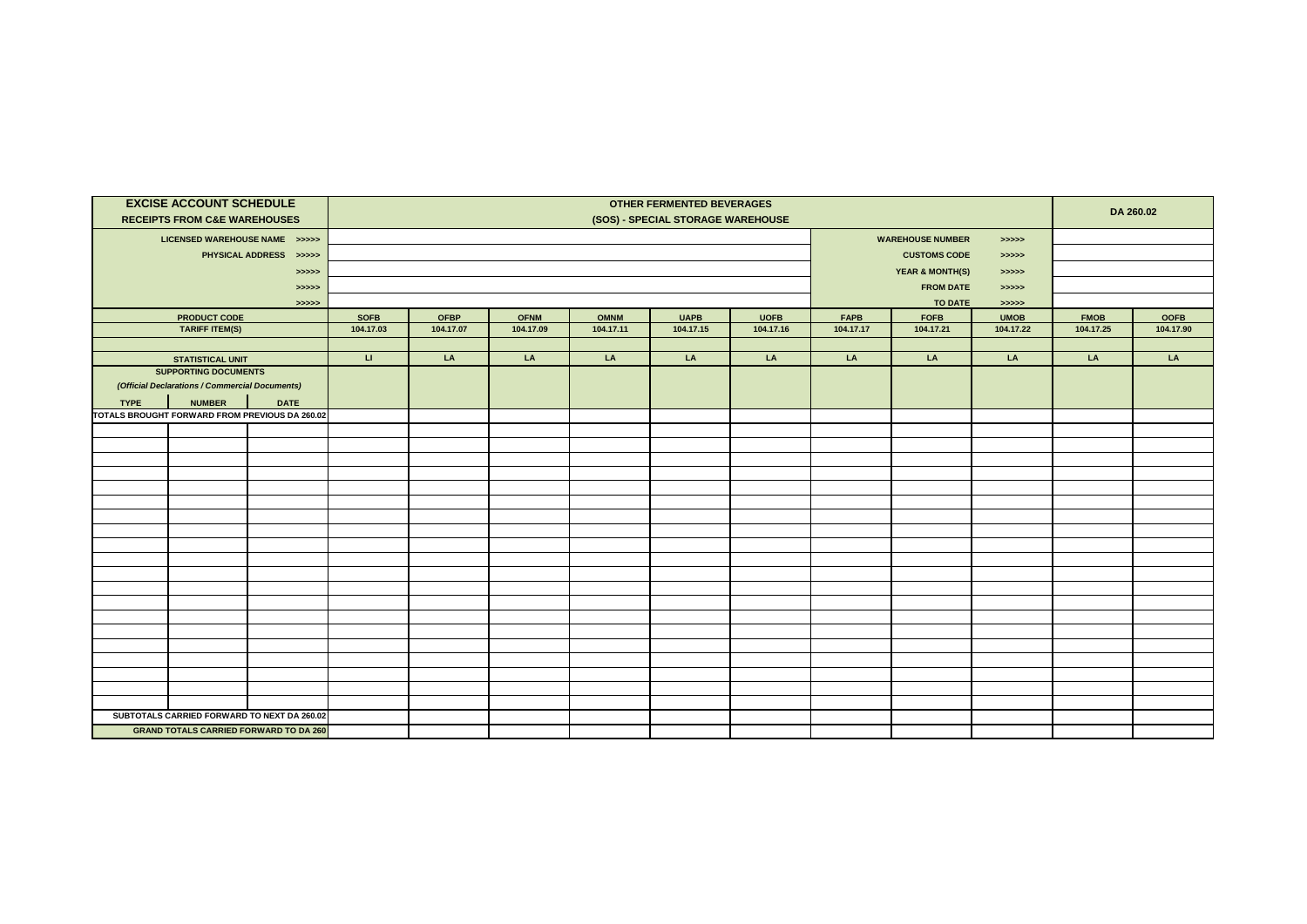| <b>EXCISE ACCOUNT SCHEDULE</b><br>SUMMARY OF NON-DUTY PAID REMOVALS |                                       |                                                   |                     | <b>OTHER FERMENTED BEVERAGES</b><br>(SOS) - SPECIAL STORAGE WAREHOUSE    |                          |                          |                          |                          |                                                |                          |                                            |                                        | DA 260.04                |                          |  |
|---------------------------------------------------------------------|---------------------------------------|---------------------------------------------------|---------------------|--------------------------------------------------------------------------|--------------------------|--------------------------|--------------------------|--------------------------|------------------------------------------------|--------------------------|--------------------------------------------|----------------------------------------|--------------------------|--------------------------|--|
|                                                                     |                                       | LICENSED WAREHOUSE NAME >>>>><br>PHYSICAL ADDRESS | > >> > >            | <b>WAREHOUSE NUMBER</b><br>> >> > ><br><b>CUSTOMS CODE</b><br>> >> > > > |                          |                          |                          |                          |                                                |                          |                                            |                                        |                          |                          |  |
|                                                                     |                                       |                                                   | > >> > > ><br>>>>>> |                                                                          |                          |                          |                          |                          | <b>YEAR &amp; MONTH(S)</b><br><b>FROM DATE</b> |                          |                                            |                                        |                          |                          |  |
|                                                                     | PRODUCT CODE<br><b>TARIFF ITEM(S)</b> |                                                   | >>>>>               | <b>SOFB</b><br>104.17.03                                                 | <b>OFBP</b><br>104.17.07 | <b>OFNM</b><br>104.17.09 | <b>OMNM</b><br>104.17.11 | <b>UAPB</b><br>104.17.15 | <b>UOFB</b><br>104.17.16                       | <b>FAPB</b><br>104.17.17 | <b>TO DATE</b><br><b>FOFB</b><br>104.17.21 | > >> > > ><br><b>UMOB</b><br>104.17.22 | <b>FMOB</b><br>104.17.25 | <b>OOFB</b><br>104.17.90 |  |
|                                                                     | <b>STATISTICAL UNIT</b>               |                                                   |                     | $\sqcup$                                                                 | LA                       | LA                       | LA                       | LA                       | LA                                             | LA                       | LA                                         | LA                                     | LA                       | LA                       |  |
|                                                                     |                                       | <b>SUPPORTING DOCUMENT</b>                        |                     |                                                                          |                          |                          |                          |                          |                                                |                          |                                            |                                        |                          |                          |  |
| <b>REBATED REMOVALS</b><br><b>SCHEDULE 6 REBATE ITEN</b>            | <b>TYPE</b>                           | <b>NUMBER</b>                                     | <b>DATE</b>         |                                                                          |                          |                          |                          |                          |                                                |                          |                                            |                                        |                          |                          |  |
|                                                                     |                                       |                                                   |                     |                                                                          |                          |                          |                          |                          |                                                |                          |                                            |                                        |                          |                          |  |
|                                                                     |                                       |                                                   |                     |                                                                          |                          |                          |                          |                          |                                                |                          |                                            |                                        |                          |                          |  |
|                                                                     |                                       |                                                   |                     |                                                                          |                          |                          |                          |                          |                                                |                          |                                            |                                        |                          |                          |  |
|                                                                     |                                       |                                                   |                     |                                                                          |                          |                          |                          |                          |                                                |                          |                                            |                                        |                          |                          |  |
|                                                                     |                                       |                                                   |                     |                                                                          |                          |                          |                          |                          |                                                |                          |                                            |                                        |                          |                          |  |
|                                                                     |                                       |                                                   |                     |                                                                          |                          |                          |                          |                          |                                                |                          |                                            |                                        |                          |                          |  |
| <b>REMOVAL TYPE:</b>                                                |                                       |                                                   |                     |                                                                          |                          |                          |                          |                          |                                                |                          |                                            |                                        |                          |                          |  |
| <b>BONDED REMOVALS TO RSA WAREHOUSES</b>                            |                                       |                                                   |                     |                                                                          |                          |                          |                          |                          |                                                |                          |                                            |                                        |                          |                          |  |
| Product Removed To C&E Warehouses Within The RSA                    |                                       |                                                   |                     |                                                                          |                          |                          |                          |                          |                                                |                          |                                            |                                        |                          |                          |  |
| <b>REMOVAL TYPE:</b><br><b>BONDED REMOVALS TO BLNS WAREHOUSES</b>   |                                       |                                                   |                     |                                                                          |                          |                          |                          |                          |                                                |                          |                                            |                                        |                          |                          |  |
| Product Removed To C&E Warehouses Within BLNS                       |                                       |                                                   |                     |                                                                          |                          |                          |                          |                          |                                                |                          |                                            |                                        |                          |                          |  |
| <b>REMOVAL TYPE:</b>                                                |                                       |                                                   |                     |                                                                          |                          |                          |                          |                          |                                                |                          |                                            |                                        |                          |                          |  |
| <b>EXPORT REMOVALS</b>                                              |                                       |                                                   |                     |                                                                          |                          |                          |                          |                          |                                                |                          |                                            |                                        |                          |                          |  |
| Product Removed To Countries Outside The SACU                       |                                       |                                                   |                     |                                                                          |                          |                          |                          |                          |                                                |                          |                                            |                                        |                          |                          |  |
| <b>REMOVAL TYPE:</b>                                                |                                       |                                                   |                     |                                                                          |                          |                          |                          |                          |                                                |                          |                                            |                                        |                          |                          |  |
| DEPARTMENTAL DUTY PAID                                              |                                       |                                                   |                     |                                                                          |                          |                          |                          |                          |                                                |                          |                                            |                                        |                          |                          |  |
| <b>Product Removed Duty Paid Per Departmental Declaration</b>       |                                       |                                                   |                     |                                                                          |                          |                          |                          |                          |                                                |                          |                                            |                                        |                          |                          |  |
|                                                                     |                                       | <b>GRAND TOTALS CARRIED FORWARD TO DA 260</b>     |                     |                                                                          |                          |                          |                          |                          |                                                |                          |                                            |                                        |                          |                          |  |